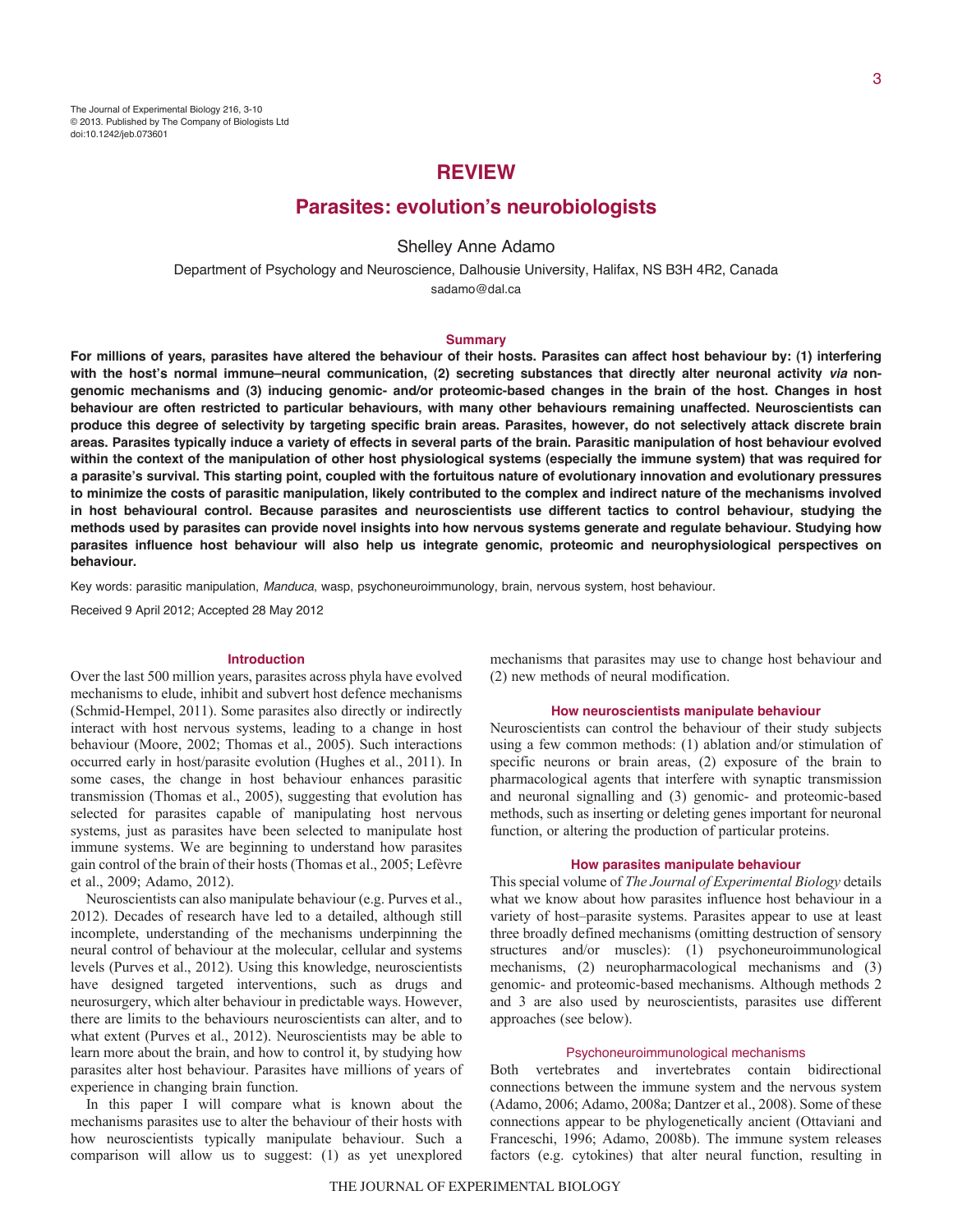coordinated changes in behaviour (Dantzer, 2004). These factors induce 'sickness behaviour' (Hart, 1988), a suite of behaviours and changes in motivational state (e.g. a decreased propensity for reproduction) that is thought to help the animal recover from infection (Hart, 1988; Aubert, 1999; Dantzer, 2004). Cytokines can induce these shifts in behaviour because neurons have receptors for them in specific brain areas (Dantzer et al., 2008). By changing the amount, type or relative ratio of cytokines that the immune system releases, a parasite could produce robust and reliable changes in host behaviour (Fig.1) (Adamo, 2012). This is not just a theoretical possibility: parasites manipulate the release of factors (e.g. cytokines) from the host's immune system as part of their defence against host attack [e.g. invertebrates (Boucias and Pendland, 1998); vertebrates (Friberg et al., 2010; Hakimi and Cannella, 2011)]. It may be a small evolutionary step from manipulating the host's immune system to prevent destruction to manipulating it to secrete modulators that lead to a change in host behaviour (Fig.1). In addition to altering cytokine secretion, parasite excretory/ secretory products induce an array of other changes in host immune function (Friberg et al., 2010). Some of these changes also lead to direct and indirect effects on neural function [e.g. changes in blood–brain barrier performance (Bentivoglio et al., 2011)]. Therefore, immune–neural–behavioural connections may be preadapted for parasitic manipulation (Adamo, 1997; Adamo, 2002).

Although there are no definitive examples of parasites hijacking host immune and/or neural communication systems, there are examples that suggest that this does occur (e.g. Helluy and Thomas, 2010; Helluy, 2013). Parasites that alter host behaviour by inducing the host to secrete immune-derived compounds would be expected to produce a form of sickness behaviour in their host, only more extreme or distorted in order to enhance parasitic transmission (Fig.1). One plausible example of this is the effects of the schistosome parasite *Tricholbilharzia ocellata* on its snail host, *Lymnaea stagnalis*. The parasite secretes/excretes compounds that interfere with host immune function, allowing the survival of the parasite within the host (de Jong-Brink et al., 1997; de Jong-Brink et al., 2001). Infection also leads to a reduction in egg-laying in the snail, and the energy the host would have invested in reproduction is redirected to support parasitic growth (de Jong-Brink et al.,



the uninfected snail is unclear, it is thought to depress reproduction during unfavourable conditions (de Jong-Brink, 1995). It appears that the parasite secretes a compound that induces the host to activate this immune–neural connection, leading to benefits for the parasite (de Jong-Brink, 1995). In another example, the parasitic wasp *Cotesia congregata* appears to use the immune–neural connections of its host to suppress host feeding (Adamo, 2005). Decreasing host feeding

increases parasite success (Adamo, 1998). During wasp larval development, the host caterpillar (*Manduca sexta*) feeds normally (Adamo et al., 1997; Miles and Booker, 2000). However, approximately 8h prior to wasp emergence from the host, both feeding and host locomotion decline (Adamo et al., 1997). Caterpillars are eating machines; this decline in feeding is a profound change in their behaviour. In part, the decline in feeding is produced by a dramatic increase in the caterpillar's neurohormonal levels of octopamine that lasts for days (Adamo et al., 1997). By a still unknown mechanism, the wasp larvae are able to severely retard the breakdown of octopamine (Adamo, 2005). This increase in octopamine depresses feeding by desynchronizing the patterned neural output of the frontal ganglion, a part of the host's central nervous system (CNS), reducing the caterpillar's ability to swallow (Miles and Booker, 2000). Octopamine levels within the CNS are also altered (Adamo and Shoemaker, 2000). Octopamine is released during both stress and immune responses in other insects [e.g. orthopterans (Adamo, 2010)], and appears to be one aspect of immune–neural communication that is manipulated by the wasps. The wasps probably also initiate a cytokine storm on exiting the host. Host hemocyte numbers plummet as the wasps exit the host, presumably because many are used to form clots covering the holes created by the exiting wasps (Adamo, 2005). However, this response will also result in the release of cytokines, such as paralytic peptide (Skinner et al., 1991). Injections of paralytic peptides into *M. sexta* results in reduced locomotion [i.e. paralysis (Skinner et al., 1991)]. Under normal conditions, paralytic peptides are thought to help heal wounds by increasing hemocyte 'stickiness' (Yu et al., 1999) and the behavioural changes are also thought to enhance recovery (Skinner et al., 1991). An exaggerated cytokine response could lead to changes in host behaviour that benefit the wasp (Fig.2).

2001). Infection by *T. ocellata* results in the host secreting schistosomin, a molluscan cytokine-like molecule (de Jong-Brink et al., 2001). Egg-laying is suppressed in part by the effects of schistosomin on the physiology of the snail's neuroendocrine cells (caudodorsal cells) that prevents them from triggering egg-laying (de Jong-Brink, 2001). Although the function of schistosomin in

Psychoneuroimmunological mechanisms have the added benefit that parasites do not need to reside within the brain to have a neurobiological effect. Vertebrates (Purves et al., 2012) and many invertebrates [e.g. insects (Nation, 2008)] have an effective blood–brain barrier that prevents most molecules from entering the brain from the blood. Substances secreted by a parasite would have to confront this barrier. However, immune-derived molecules typically have privileged routes of entry into the brain (e.g. Dantzer et al., 2008), circumventing the blood–brain barrier problem.

### Neuropharmacological mechanisms

Not all changes in host behaviour resemble sickness behaviour. Some behaviours appear to be novel behaviours for the host (Moore, 2002). In these cases, the evidence suggests that at least some parasites secrete substances that act directly on the host's nervous system. Secreting substances that affect the nervous system

Fig. 1. Changes in the amount and/or ratio of cytokines released by the immune system can produce specific changes in host behaviour. (A) Infection of a normal animal induces the release of cytokines, resulting in adaptive changes in behaviour. (B) Some parasites alter the pattern of normal cytokine release during an infection, inducing abnormal host behaviour. Width of arrows indicates strength of connection.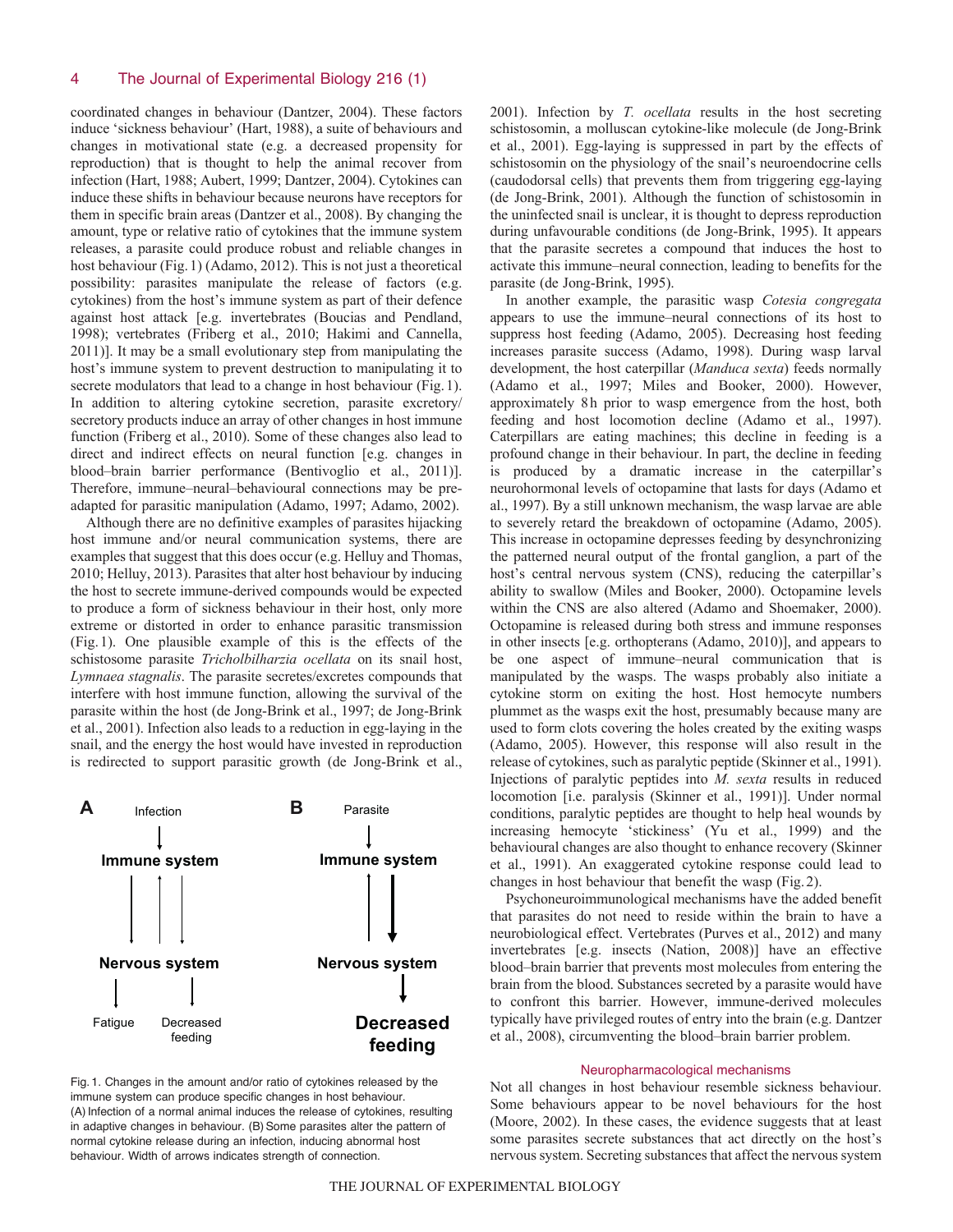## Parasites: evolution's neurobiologists 5



Fig. 2. A schematic of the immune–neural connections of the host, the caterpillar *Manduca sexta*, which are thought to be exploited by the parasitic wasp *Cotesia congregata*. During emergence from its host, the wasp provokes host immune responses. These include the release of the biogenic amine octopamine (released from both neural and immune sources) and probably the activation of the insect cytokine, paralytic peptide. Both octopamine and paralytic peptide act on the central nervous system of the host to depress feeding. By still unknown mechanisms, the parasitoid suppresses the normal pathways that curtail these responses, resulting in an exaggeration and prolongation of this immune-generated host behavioural response. The reduction in feeding benefits the wasp. The wasp also has other direct and/or indirect effects on the host's central nervous system. See ʻPsychoneuroimmunological mechanisms' and ʻMultiple mechanisms to alter single behaviours' for references.

is not unusual; many, if not all, organisms make substances capable of altering neuronal activity. For example, animals have hormones and neuromodulators that can resculpt the connections between neurons, enabling an animal to change its behaviour depending on the environment (Huber, 2005). These chemical connections within the CNS give animals behavioural plasticity, a trait necessary for survival in unpredictable environments. However, this plasticity comes at a price. It opens up the animal to manipulation by any organism (e.g. a parasite or neuroscientist) that can co-opt these chemical connections.

Parasites appear to rely heavily on neuropharmacological methods to alter host behaviour (Beckage, 1997; Pryor and Elizee, 2000; Klein, 2003; Adamo, 2012). Biogenic amines such as dopamine, octopamine and serotonin are key neuromodulators that are commonly affected by parasitism (Adamo, 2012; Helluy, 2013; Libersat and Gal, 2013; Webster et al., 2013). Altering the functioning of these critical neural systems in non-parasitized animals causes predictable changes in behaviour [e.g. serotonin in Crustacea (Weiger, 1997)]. However, there are two issues that need further study. First, how parasites manipulate host neuromodulatory systems (i.e. the identity of the parasite-produced neuropharmacological agent) remains unknown for almost all parasitic manipulators. Second, the change in the behaviour of a manipulated host is often not the same as the change in behaviour induced by selectively manipulating a single neuromodulator.

For example, the protozoan intracellular parasite *Toxoplasma gondii* forms cysts inside the neurons and glia of its intermediate host, the rodent (Gonzalez et al., 2007). Infected rodents become more attracted to cat urine, among other behavioural changes, and these changes probably lead to increased parasite transmission (Webster et al., 2006). The cysts inside the brain secrete tyrosine hydroxylase (Prandovszky et al., 2011). This enzyme is a ratelimiting step in the synthesis of at least two neuromodulators: dopamine and norepinephrine (Cooper et al., 2003). *In vitro*, neurons containing cysts release more dopamine than controls (Prandovszky et al., 2011). Therefore, in this system, we have a plausible mechanism explaining how the parasite (*T. gondii*) can manipulate a specific neurotransmitter system.

However, increasing dopamine release in non-parasitized rodents does not lead to the same changes in behaviour observed in the infected host. For example, infected rodents show a decline in some measures of anxiety (Gonzalez et al., 2007), and exhibit an increase in exploratory behaviour (Webster et al., 1994). Dopamine levels in the brains of non-parasitized rodents can be increased using the drug L-DOPA, which increases the amount of dopamine precursor available to neurons (Cooper et al., 2003), similar to the effects of increasing the amount of tyrosine hydroxylase. However, rodents treated with L-DOPA show the opposite behaviour of that exhibited by infected animals. Rodents treated with L-DOPA show an increase in anxiety (Eskow Jaunarajs et al., 2011). For example, rats given L-DOPA show less exploratory behaviour than controls (Eskow Jaunarajs et al., 2011). The effect of L-DOPA on attraction to cat urine has not been tested.

Recent research (Vyas, 2013) has shown that *T. gondii* also influences testosterone and arginine vasopressin (AVP) levels. These results suggest that multiple mechanisms are probably involved in producing the changes in host behaviour (see Webster et al., 2013).

Both intra- and extra-CNS parasites of gammarids alter the host's serotonergic neurotransmitter system (Adamo, 2012; Helluy, 2013; Perrot-Minnot and Cézilly, 2013). This effect is thought to be caused by a neuropharmacological agent secreted by the parasites (Helluy, 2013; Perrot-Minnot and Cézilly, 2013). Gammarids are crustaceans, and serotonin is a key neuromodulator mediating their escape behaviours (Weiger, 1997). Escape behaviours are altered in infected gammarids, making them more prone to predation by the definitive host (Helluy, 2013). Pharmacological manipulations of the serotonergic system of infected and uninfected gammarids suggest that the changes in serotonin are causally related to the change in behaviour (Helluy, 2013; Perrot-Minnot and Cézilly, 2013). However, nonserotonergic mechanisms appear to be involved as well, at least for trematode infections (Helluy and Thomas, 2010; Helluy, 2013).

The parasitic wasp *Ampulex compressa* uses multiple neuropharmacological agents to zombify its cockroach host (Libersat and Gal, 2013). The wasp venom, used by the wasp to change host behaviour, is a cocktail of substances (Libersat et al., 2009). Lowweight components of the venom abolish neural activity by blocking both acetylcholine and gamma-aminobutyric acid (GABA) mediated synaptic transmission. This blockade leads to transient paralysis. The venom of a second sting contains dopamine and/or a dopamine agonist. The increased dopamine levels produce excessive grooming (Libersat et al., 2009). The most dramatic change in behaviour occurs after the excessive grooming when the cockroach becomes hypokinetic (zombie-like). This change in behaviour involves alterations to the cockroach's octopaminergic system (Rosenberg et al., 2007). Therefore, manipulation of host behaviour involves multiple compounds influencing a variety of neurotransmitter systems (Gal and Libersat, 2008).

### Genomic- and proteomic-based mechanisms

Over the last three decades, neuroscientists have used genomic- and proteomic-based methods to selectively manipulate the expression of genes and the production of proteins important for neural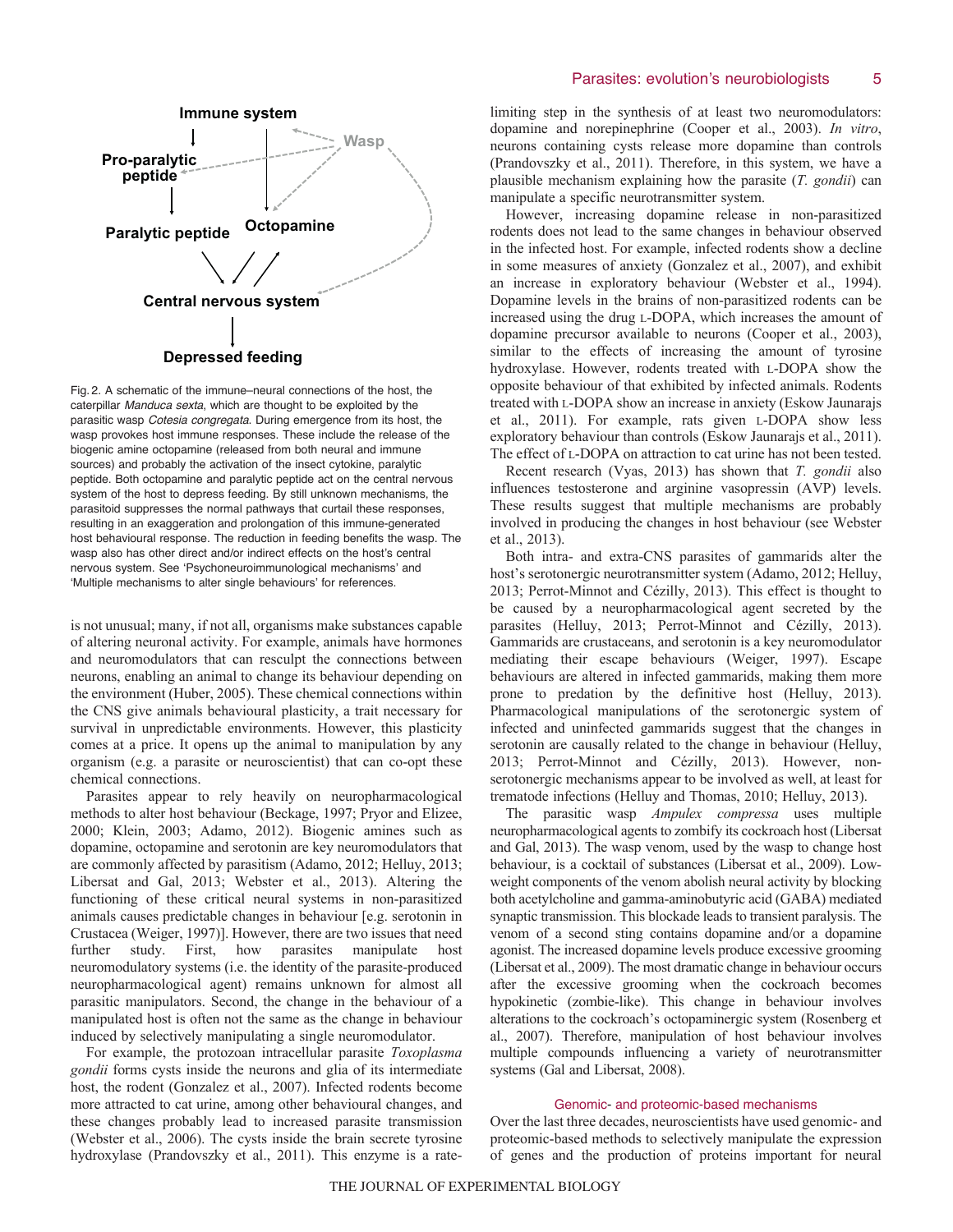function (e.g. Venken et al., 2011). Molecular neuroscientists use targeted techniques to: eliminate specific neuronal cell populations, inhibit neural activity (e.g. block synaptic transmission by interfering with vesicle recycling) and increase neural activity (e.g. by blocking a membrane repolarization pump) (Venken et al., 2011). Molecular neuroscientists cannot control all genes important for neural function and behaviour, and typically manipulate only a few at a time (Venken et al., 2011). For example, a strain of fruit flies (*Drosophila melanogaster*) has been engineered to lack a working tyramine β-hydroxylase gene. This prevents mutant flies from synthesising octopamine from tyramine, leaving them without one of the fly's major neuromodulators (Monastirioti et al., 1996). As would be predicted by Sombati and Hoyle's (Sombati and Hoyle, 1984) hypothesis that octopamine sets the threshold for the production of most motor behaviours, these octopamine-less flies can still fly, but they show a greatly reduced ability to initiate and maintain flight (Brembs et al., 2007).

Like molecular neuroscientists, parasites influence the gene expression of their subjects (i.e. hosts) [e.g. *T. gondii* (Hakimi and Cannella, 2011)]. However, many of the methods neuroscientists use to alter gene expression are not used by parasites (e.g. X-ray mutagenesis). Parasites have their own mechanisms. Intracellular pathogens (e.g. bacteria) secrete compounds into host cells that alter important second messenger systems (e.g. cAMP) leading to changes in both gene expression and protein production (McDonough and Rodriguez, 2012). These changes in host cellular physiology allow the parasite to manipulate host immune responses (e.g. cytokine production) to ensure its survival in the host (Hakimi and Cannella, 2011; McDonough and Rodriguez, 2012). For example, *T. gondii* secretes molecules into the host cell, including the protein kinase IKK (Hakimi and Cannella, 2011). *Toxoplasma gondii* uses kinase IKK to increase the level of phosphorylated IκB-α in the infected host cell, which leads to the activation of NF-κB (Rahman and McFadden, 2011). NF-κB is a transcription factor and can alter the expression of genes involved in immune function (Gilmore, 2006) and neural signalling (Meffert et al., 2003). Therefore, although parasites may use different mechanisms than molecular neuroscientists, they could, theoretically, alter neuronal function by manipulating the host's genome and/or proteome.

Altering host genomic and/or proteomic function may be a common method of exerting control over host behaviour (see Biron et al., 2005; Biron et al., 2006; Biron and Loxdale, 2013). For example, a virus (baculovirus, *Lymantria dispar* nucleopolyhedrovirus) causes its caterpillar host to climb to an elevated position prior to death, allowing the escaping infectious viral particles to rain down on new hosts. The virus produces this behaviour by inducing its caterpillar host to secrete a virally encoded enzyme into its bloodstream (O'Reilly et al., 1992). This enzyme inactivates one of the host's major hormones, 20 hydroxyecdysone (O'Reilly et al., 1992). Normally, ecdysteroid hormone concentration exhibits a circadian rhythm (Steel and Vafopoulou, 2006). As day approaches, changes in 20 hydroxyecdysone levels are thought to induce caterpillars such as *Lymnatria dispar* to leave their feeding positions in the tree canopy and climb down to hide in bark or soil until dark (Hoover et al., 2011). By inactivating the hormone, the infected insect lacks the hormonal signal to stop feeding, climb down from the leaves and hide (Hoover et al., 2011). Therefore, by making a protein encoded in the virus's genetic code, the host inactivates one of its own hormones, altering its behaviour in ways that benefits the parasite (Fig.3) (Hoover et al., 2011).



- prevents ecdysteroid-enhanced immune function
- prevents virus-induced Malpighian tubule degeneration

Fig. 3. Schematic of parasitic control *via* a genomic mechanism. A virus (e.g. *Lymantria dispar* nucleopolyhedrovirus) enters the caterpillar *per os*. The viral DNA encodes a protein, that is made by the host, secreted and then inactivates a major host hormone (20E). EGT, ecdysteroid uridine 5′ diphosphate (UDP)-glucosyltransferase (viral gene product); 20E, 20 hydroxyecdysone. For references, see O'Reilly (O'Reilly, 1995) and Spindler et al. (Spindler et al., 2009).

As mentioned earlier, we still do not know the details of how gammarid parasites alter serotonergic transmission in their host. However, a proteomic study showed that the presence of the trematode *Microphallus papillorobustus* in the brain of its host, the gammarid *Gammarus insensibilis*, led to an increase in the amounts of the enzyme aromatic-L-amino acid decarboxylase in its host (Ponton et al., 2006). This enzyme is part of the synthetic pathway for biogenic amine neurotransmitters (Cooper et al., 2003). Such an increase could raise the levels of all biogenic amines.

## **Parasites show little neuroanatomical specificity in their attack**

Neuroscientists rely heavily on their knowledge of neuroanatomy to change specific behaviours in their subjects. Neuroscientists have shown that precisely defined neural circuits subserve specific behaviours and/or behavioural states in animals (Purves et al., 2012). Decades of ablation and stimulation studies of targeted brain regions in both vertebrates and invertebrates demonstrate that specific behaviours can be manipulated by controlling neural activity in prescribed areas of the brain (Carew, 2000). For example, prey-catching behaviour in toads can be controlled by stimulating or inhibiting specific groups of cells in the toad brain (Carew, 2000). By targeting specific neuroanatomical regions, parasites could exert control over particular host behaviours without disrupting other behaviours. This would allow the host to retain behaviours necessary for both host and parasite survival.

Although parasites have impressive abilities for infesting specific organs and subsections of organs within a host (Roberts and Janovy, 1996), their ability to selectively attack specific brain regions is modest (Adamo, 2012). Parasites do not limit their attack to only those brain areas controlling specific behaviours (see Adamo, 2012). For example, *T. gondi* intracellular cysts are found in most areas of the brain, not just in those areas thought to be involved in the response to cat odour (Berenreiterová et al., 2011). Berenreiterová et al. (Berenreiterová et al., 2011) hypothesise that if parasites infest wide regions of the brain, the odds are good that at least one parasite will hit neural areas crucial for the targeted host behaviours.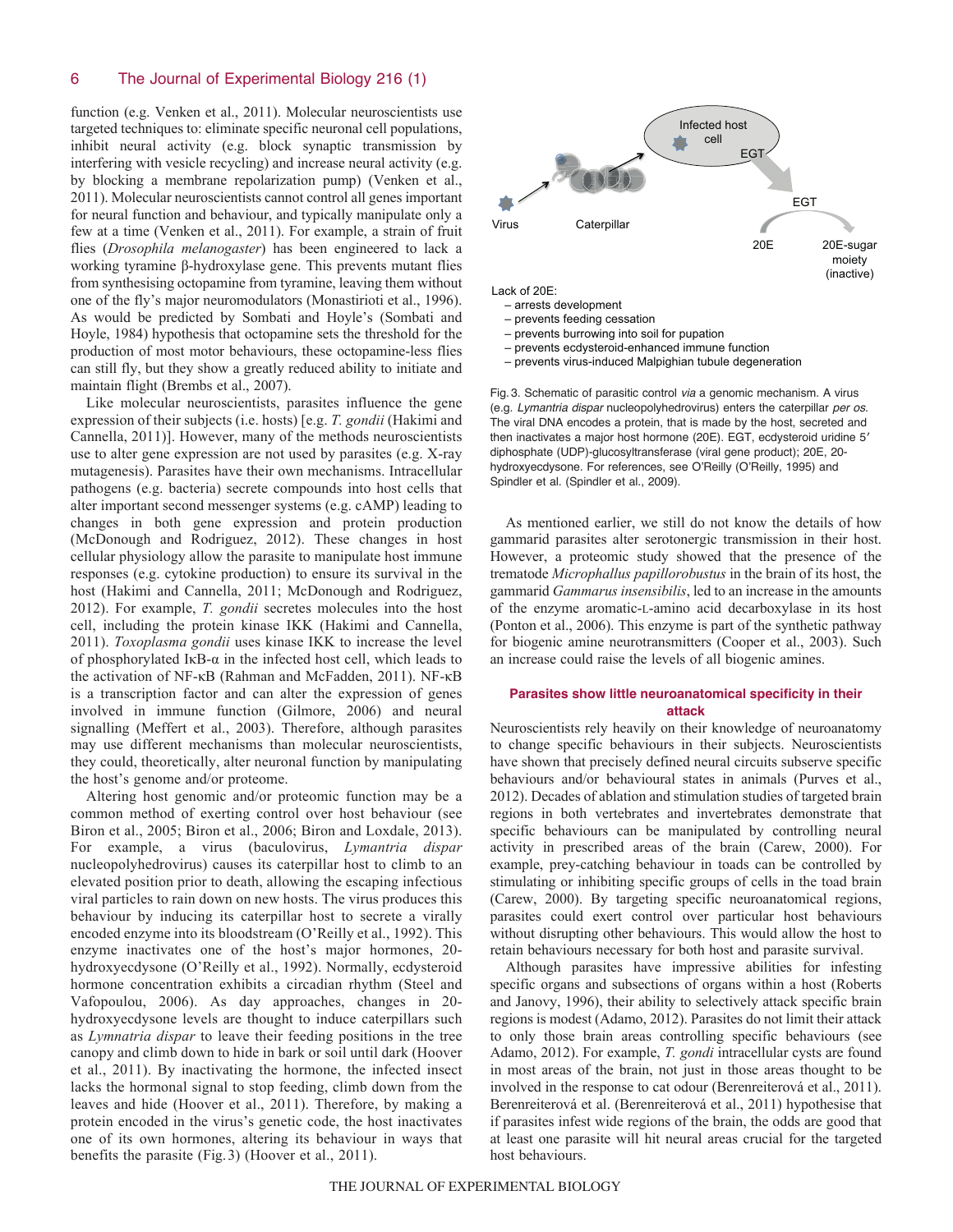Like *T. gondii*, the rabies virus is widely disseminated in the host's brain (Laothamatas et al., 2008). Nevertheless, the occurrence of the pathogen is not entirely random. Midline CNS structures such as the thalamus, brain stem and basal ganglia are preferentially infected in both dogs and humans (Thanomsridetchai et al., 2011).

The trematode *M. papillorobustus* tends to attack the protocerebrum, a particular part of its gammarid (*G. insensibilis*) host's CNS (Helluy and Thomas, 2003). However, it can occur in different regions of this brain area (Helluy and Thomas, 2003). Similarly, the entire serotonergic system is altered in infected *G. insensibilis* (Helluy and Thomas, 2003).

Therefore, parasites do not migrate exclusively to specific brain areas, but they are not random in their attacks either. They show some specificity for particular brain regions, but they also infest those areas not currently considered to be involved in the behaviours changed by the parasite. This lack of specificity may be due, in part, to the evolution of parasitic manipulators from parasites that merely reside in the brain. In that case, unless a lack of specificity resulted in the expression of behaviours that decreased parasite transmission, there would be little selection pressure for precise neuroanatomical specificity. And, when closely examined, hosts typically do show some effects of parasitism on non-target behaviours (Cézilly and Perrot-Minnot, 2005), as might be expected when multiple brain areas are affected. However, these changes in host behaviour may have few fitness consequences for the parasite.

# **Lessons from neuroscience for researchers studying parasite-induced changes in behaviour**

Some methods that neuroscientists use to alter gene expression may also be used by parasitic manipulators. For example, neuroscientists use RNAi to control gene expression (Venken et al., 2011). Some parasites are also thought to use small, pathogen-encoded pieces of RNA (e.g. microRNAs) to alter host gene transcription (Hakimi and Cannella, 2011). This possibility, however, has not been examined within the context of parasite behavioural manipulation.

Neuroscientists have shown that epigenetic mechanisms, such as altering methylation patterns on DNA, can have predictable effects on behaviour (Weaver, 2011). Parasitologists have shown that parasites are capable of inducing epigenetic changes in their host (Cossart, 2011). Therefore, it seems plausible that parasitic manipulators could use epigenetic mechanisms to alter host gene transcription, and hence influence host behaviour (Poulin, 2010). However, there are no studies as yet that address this possibility.

Borrowing novel techniques from neuroscience will also help advance the field. For example, *in vivo* optogenetic techniques can target specific neurons (e.g. Adamantidis et al., 2011), allowing researchers to alter the activity of infected neurons to test how these changes contribute to the change in host behaviour.

### **Lessons from parasitic manipulators**

# Identification of novel mechanisms of behavioural regulation

Many genes are involved in regulating brain function, as neuroscientists have long known. Genes, such as those involved in controlling the expression of ion channels, are crucial for neuronal function (Venken et al., 2011). However, recent work in proteomics and genomics suggests that behaviour can be selectively altered by targeting genes not traditionally thought of as playing a direct role in neuronal signalling. For example, a gene for a desaturase enzyme in *Drosophila* affects its ability to perceive pheromone (Bousquet et al., 2012). The gene is expressed in both neural and non-neural

tissue and is thought to be involved in lipid metabolism (Bousquet et al., 2012). It is unclear how changes in the biochemical pathway regulated by this enzyme alter the ability of flies to perceive pheromone (Bousquet et al., 2012). It is not a biochemical pathway that is typically thought of as being important for neurotransmission. Therefore, a change in the expression of a gene not directly related to neural function can cause a specific change in behaviour. Work on parasitic manipulators suggests that such indirect mechanisms may be more central to behavioural control than has been recognised. Proteomic and molecular studies on parasitic manipulators suggest that parasites typically target molecules not traditionally considered crucial for neural transmission (e.g. Hayakawa et al., 2000; Biron et al., 2005; Biron et al., 2006; Ponton et al., 2006; Hoover et al., 2011). For example, proteins involved in neural development appear to play a role in altering host behaviour in some systems (Biron et al., 2006; Ponton et al., 2006), even though neural development is no longer occurring in the adult hosts. Molecules normally associated with neural development may continue to influence neural functioning in the adult. Although this has been known for some developmental factors [e.g. brain-derived neurotrophic factor (Purves et al., 2012)], work on parasites suggests that it may also be the case for many more.

Interestingly, several major pharmaceutical companies (e.g. Novartis, GlaxoSmithKline and AstroZeneca) have recently announced that they will close their neuroscience research divisions (Abbott, 2011). This decision was made because designing new neuropharmacological agents based on neurotransmitters and other molecules known to be crucial for neural communication has not produced drugs capable of targeting specific behaviours and/or mental disorders (Abbott, 2011). Instead, these companies are investing in genomic studies to find new targets (Abbott, 2011). These companies may also profit from studying how parasites alter host behaviour. Some of the molecules altered by parasitic manipulators may also supply new non-traditional drug targets.

# Multiple mechanisms to alter single behaviours

Neuroscientists typically manipulate a single neural component to alter a subject's behaviour (e.g. blocking a single channel). However, parasites appear to use multiple mechanisms to change the behaviour of their host (e.g. Eberhard, 2010). For example, as discussed previously, schistosomes shut down host egg-laying by inducing the release of schistosomin, exploiting an immune–neural connection. However, schistosomes also downregulate the expression of the gene for caudodorsal cell hormone, a hormone crucial for egg-laying (de Jong Brink et al., 2001). The parasitic wasp *C. congregata* not only alters immune–neural connections in its host, but also induces the accumulation of neuropeptides in the host's cerebral neurosecretory system (Zitnan et al., 1995) (Fig.2).

Why do parasites use multiple methods to alter host behaviour when neuroscientists can evoke similar effects using just one? For example, the rabies virus is thought to induce increased aggressive behaviour in its host by directly invading a variety of brain areas and by changing the levels of a number of cytokines (Laothamatas et al., 2008). Neurobiologists can increase aggression in many mammals by raising the amount of a single cytokine (IL-1) in a single brain area [i.e. the periaqueductal grey area (Zalcman and Siegel, 2006)].

The lack of neuroanatomical specificity may necessitate multiple mechanisms. Invading multiple brain areas is likely to lead to frequent parasitic effects on non-target behaviours. Multiple mechanisms may help focus the effects on particular neural circuits,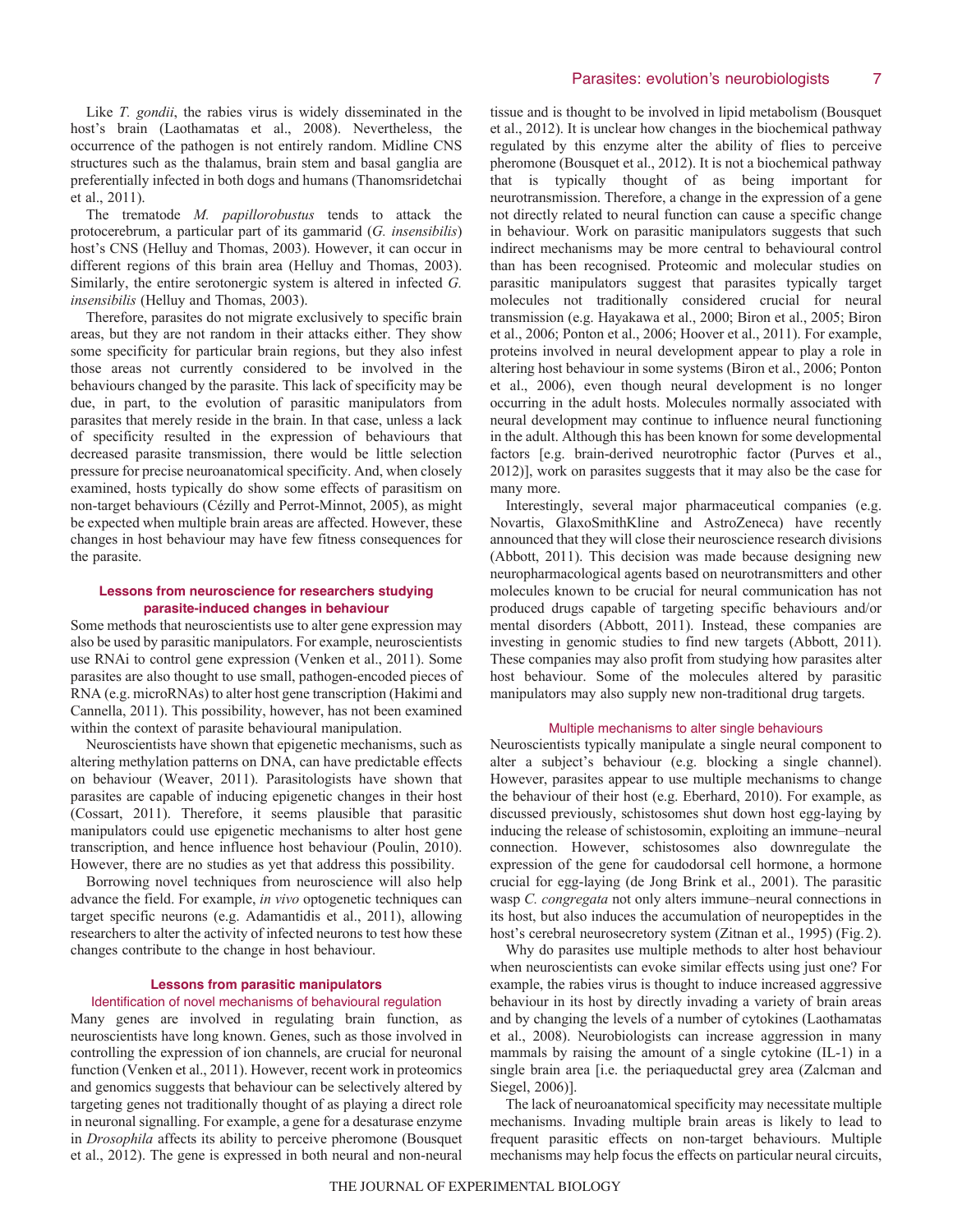just as drugs are sometimes given to patients to counter-act the side effects of neuroleptics (e.g. see Weinberger et al., 2011). Moreover, neural systems have homeostatic mechanisms that help the brain retain normal function even if there is increased synthesis of a particular neurotransmitter (e.g. see Cooper et al., 2003). For example, many neural functions are controlled by transcription factors (Benito et al., 2011). Because of the overlapping effects between different transcription factors, even if one is inhibited, other transcription factors can compensate to maintain normal neuronal function (Benito et al., 2011). Such redundancy makes it difficult to induce specific behavioural changes, and may explain why parasites need multiple mechanisms. Parasites may also require multiple mechanisms because of the long-term behavioural changes that they need to induce in their hosts. Host behavioural changes are often permanent (see Moore, 2002), whereas neuropharmacological effects induced by neuroscientists tend to be temporary (Cooper et al., 2003).

# **Costs of behavioural manipulation may influence the mechanisms parasites use**

When a change in host behaviour enhances parasite fitness, selection should favour parasites that can induce such a change. However, altering host behaviour is likely to have physiological costs for a parasite (Poulin, 2010), and this could limit its evolution if the costs are high. There is evidence that some parasites adopt strategies that allow them to lower the cost of behavioural manipulation (Poulin, 2010), suggesting that such costs can reduce fitness (Maure et al., 2011).

Parasitic manipulation may be most common in host–parasite systems that allow for relatively inexpensive control of host behaviour. For example, if the compounds that parasites use to alter host behaviour are also required for survival in the host, then host behavioural manipulation could be relatively cheap (e.g. manipulating immune–neural connections). However, parasites that alter host behaviour by secreting molecules identical to host neuromodulators are likely to be rare because of the energetic costs of this strategy. Host neuromodulators are usually rapidly metabolized by dedicated biochemical pathways (see Cooper et al., 2003); therefore, parasites would need to constantly synthesise host neuromodulators to maintain them at elevated levels [for a discussion, see Adamo (Adamo, 1997; Adamo, 2002)]. Parasites typically use less energetically expensive methods to alter host neurochemistry. For example, in infected gammarids, a variety of phylogenetically diverse parasites are thought to induce the host to increase serotonin production within its CNS, reducing the direct cost to the parasite (Lefèvre et al., 2009; Adamo, 2012; Helluy, 2013; Perrot-Minnot and Cézilly, 2013). The parasitic wasp *C. congregata* reduces the breakdown of the neuromodulator octopamine, increasing the time levels are elevated in the host, without the parasite having to continuously secrete large amounts of this biogenic amine (Adamo, 2005). Another way around the cost problem is to secrete a substance that is not easily degraded and/or has long-lasting effects [e.g. venoms (Weisel-Eichler and Libersat, 2004; Libersat and Gal, 2013)]. Given that parasitism is often long lasting, this could be a crucial factor in whether parasitic manipulation can evolve. For example, the existence of venom in the hymenopterans may partly explain why parasitic manipulation of behaviour is more common in this group of parasitic insects (e.g. wasps) than in the dipteran (e.g. flies) parasitoids. Dipteran parasitoids do not use venom (Feener and Brown, 1997). Altering host gene expression is another method that could require an initial modest cost (e.g. a secretory product), but could have long-lasting

effects on host behaviour. Such 'cheaper' mechanisms are likely to be favoured by evolution.

The life history of a parasitic species may also limit the evolution of 'costly' parasitic manipulation. Parasites that infect hosts with multiple, non-genetically identical offspring (e.g. many parasitic wasps) may have minimal selection pressure towards evolving an energetically expensive method of host manipulation. If manipulation is costly, selection is likely to favour individuals that under-invest (i.e. cheat) in the mechanisms needed for behavioural manipulation. Cheating individuals would then have more energy to invest in their own reproduction, shifting the cost of manipulation to their siblings and half-siblings. Interestingly, in the parasitic wasps, much of the cost of manipulating the host's physiology is borne by the mother wasp. She produces polydnavirus particles and venom, and these are crucial for successful parasitism (Godfray, 1994). This maternal investment probably reduces the cost of manipulation for the offspring, and this probably reduces the energetic advantage that would be accrued by cheating. Such cheating could result in declines in maternal reproductive success.

Systems in which there is a solitary parasite (e.g. some parasitic wasps), or in which the infesting parasites are all clones of one another, may have fewer obstacles to the evolution of more costly mechanisms of host control. Nevertheless, even in these systems, parasites will be under selection to minimize costs to maximize reproduction. This evolutionary pressure is not faced by neuroscientists when they are devising methods of neural control. This pressure may help explain some of the indirect methods many parasites use to control host behaviour. Selection will not necessarily favour the most direct methods of behavioural manipulation, but rather the ones that can achieve the desired result at the lowest cost.

#### **Conclusions**

Recent papers (e.g. Adamo, 2012), including those in this special issue, review what is known about how parasites manipulate host behaviour. This information shows that parasites tend to use complex, multipronged methods to alter the behaviour of their hosts. Parasitic manipulation evolved within the context of the manipulation of other host physiological systems necessary for a parasite's survival. This starting point, coupled with the fortuitous nature of evolutionary innovation and evolutionary pressures to minimize the costs of parasitic manipulation, likely contributed to the complex and indirect nature of the mechanisms involved in host behavioural control. This is in contrast with the direct methods used by neuroscientists. Neuroscientists develop methods of behavioural control based on an understanding of neural circuits and their regulation. Given the different approaches of parasites and neuroscientists, continued study of how parasites alter host behaviour is likely to uncover novel mechanisms of behavioural control.

#### **Acknowledgements**

I thank M. Schmidt for comments on the manuscript.

#### **Funding**

Financial support was provided by the Natural Sciences and Engineering Research Council of Canada (NSERC).

#### **References**

Abbott, A. (2011). Novartis to shut brain research facility. Nature 480, 161-162.<br>Adamantidis, A. R., Tsai, H. C., Boutrel, B., Zhang, F., Stuber, G. D., Budygin, E.<br>A., Touriño, C., Bonci, A., Deisseroth, K. and de Lecea,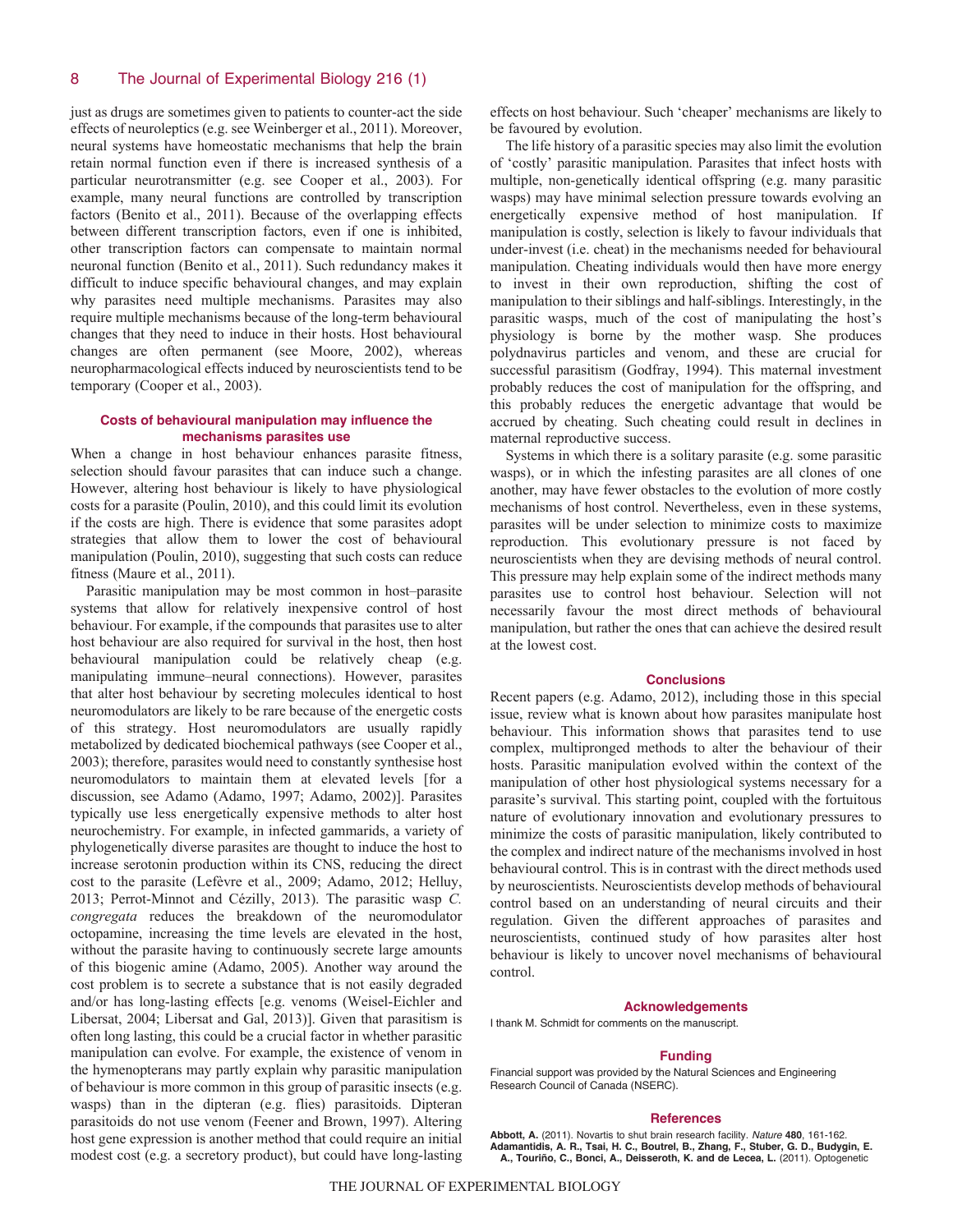interrogation of dopaminergic modulation of the multiple phases of reward-seeking behavior. *J. Neurosci.* **31**, 10829-10835.

- **Adamo, S. A.** (1997). How parasites alter the behaviour of their insect hosts. In *Parasites and Pathogens. Effects on Host Hormones and Behavior* (ed. N. Beckage), pp. 231-245. New York, NY: Chapman and Hall.
- **Adamo, S. A.** (1998). Feeding suppression in the tobacco hornworm, *Manduca sexta*: costs and benefits to the parasitic wasp *Cotesia congregata. Can. J. Zool.* **76**, 1634- 1640.
- **Adamo, S. A.** (2002). Modulating the modulators: parasites, neuromodulators and host behavioral change. *Brain Behav. Evol.* **60**, 370-377.
- **Adamo, S. A.** (2005). Parasitic suppression of feeding in the tobacco hornworm, *Manduca sexta*: parallels with feeding depression after an immune challenge. *Arch. Insect Biochem. Physiol.* **60**, 185-197.
- **Adamo, S. A.** (2006). Comparative psychoneuroimmunology: evidence from the insects. *Behav. Cogn. Neurosci. Rev.* **5**, 128-140.
- **Adamo, S. A.** (2008a). Bidirectional connections between the immune system and the nervous system in insects. In *Insect Immunology* (ed. N. E. Beckage), pp. 129-149. San Diego, CA: Academic Press.
- **Adamo, S. A.** (2008b). Norepinephrine and octopamine: linking stress and immune function across phyla. *Invertebrate Surviv. J.* **5**, 12-19.
- **Adamo, S. A.** (2010). Why should an immune response activate the stress response? Insights from the insects (the cricket *Gryllus texensis*). *Brain Behav. Immun.* **24**, 194- 200.
- **Adamo, S. A.** (2012). The strings of the puppet master: how parasites change host behaviour. In *Parasitic Manipulation* (ed. D. Hughes and F. Thomas), pp. 36-51. Oxford: Oxford University Press.
- **Adamo, S. A. and Shoemaker, K. L.** (2000). Effects of parasitism on the octopamine content of the central nervous system of *Manduca sexta*: a possible mechanism underlying host behavioural change. *Can. J. Zool.* **78**, 1580-1587.
- **Adamo, S. A., Linn, C. E. and Beckage, N. E.** (1997). Correlation between changes in host behaviour and octopamine levels in the tobacco hornworm *Manduca sexta* parasitized by the gregarious braconid parasitoid wasp *Cotesia congregata. J. Exp. Biol.* **200**, 117-127.
- **Aubert, A.** (1999). Sickness and behaviour in animals: a motivational perspective. *Neurosci. Biobehav. Rev.* **23**, 1029-1036.
- **Beckage, N. E.** (1997). New insights: how parasites and pathogens alter the endocrine physiology and development of insect hosts. In *Parasites and Pathogens: Effects on Host Hormones and Behavior* (ed. N. E. Beckage), pp. 3-36. New York, NY: Chapman & Hall.
- **Benito, E., Valor, L. M., Jimenez-Minchan, M., Huber, W. and Barco, A.** (2011). cAMP response element-binding protein is a primary hub of activity-driven neuronal gene expression. *J. Neurosci.* **31**, 18237-18250.
- **Bentivoglio, M., Mariotti, R. and Bertini, G.** (2011). Neuroinflammation and brain infections: historical context and current perspectives. *Brain Res. Rev.* **66**, 152-173. **Berenreiterová, M., Flegr, J., Kuběna, A. A. and Němec, P.** (2011). The distribution

of *Toxoplasma gondii* cysts in the brain of a mouse with latent toxoplasmosis: implications for the behavioral manipulation hypothesis. *PLoS ONE* **6**, e28925.

**Biron, D. G. and Loxdale, H. D.** (2013). Host–parasite molecular cross-talk during the

- manipulative process of a host by its parasite. *J. Exp. Biol.* **216**, 148-160. **Biron, D. G., Marché, L., Ponton, F., Loxdale, H. D., Galéotti, N., Renault, L., Joly, C. and Thomas, F.** (2005). Behavioural manipulation in a grasshopper harbouring hairworm: a proteomics approach. *Proc. Biol. Sci.* **272**, 2117-2126.
- **Biron, D. G., Ponton, F., Marché, L., Galeotti, N., Renault, L., Demey-Thomas, E., Poncet, J., Brown, S. P., Jouin, P. and Thomas, F.** (2006). ʻSuicide' of crickets harbouring hairworms: a proteomics investigation. *Insect Mol. Biol.* **15**, 731-742.
- **Boucias, D. G. and Pendland, J. C.** (1998). *Principles of Insect Pathology*. Boston, MA: Kluwer.
- **Bousquet, F., Nojima, T., Houot, B., Chauvel, I., Chaudy, S., Dupas, S., Yamamoto, D. and Ferveur, J. F.** (2012). Expression of a desaturase gene, desat1, in neural and nonneural tissues separately affects perception and emission of sex pheromones in *Drosophila. Proc. Natl. Acad. Sci. USA* **109**, 249-254.

**Brembs, B., Christiansen, F., Pflüger, H. J. and Duch, C.** (2007). Flight initiation and maintenance deficits in flies with genetically altered biogenic amine levels. *J. Neurosci.* **27**, 11122-11131.

- **Carew, T. J.** (2000). *Behavioral Neurobiology*. Sunderland, MA: Sinauer.
- **Cézilly, F. and Perrot-Minnot, M. J.** (2005). Studying adaptive changes in the behaviour of infected hosts: a long and winding road. *Behav. Processes* **68**, 223- 228.
- **Cooper, J. R., Bloom, F. E. and Roth, R. R.** (2003). *The Biochemical Basis of Neuropharmacology*. New York, NY: Oxford University Press.
- **Cossart, P.** (2011). Illuminating the landscape of host-pathogen interactions with the bacterium *Listeria* monocytogenes. *Proc. Natl. Acad. Sci. USA* **108**, 19484-19491.
- **Dantzer, R.** (2004). Cytokine-induced sickness behaviour: a neuroimmune response to activation of innate immunity. *Eur. J. Pharmacol.* **500**, 399-411.
- **Dantzer, R., O'Connor, J. C., Freund, G. G., Johnson, R. W. and Kelley, K. W.** (2008). From inflammation to sickness and depression: when the immune system subjugates the brain. *Nat. Rev. Neurosci.* **9**, 46-56.
- **de Jong-Brink, M.** (1995). How schistosomes profit from the stress responses they elicit in their hosts. *Adv. Parasitol.* **35**, 177-256.
- **de Jong-Brink, M., Hoek, R., Lageweg, W. and Smit, A.** (1997). Schistosome parasites induce physiological changes in their snail host by interfering with two regulatory systems, the internal defense system and the neuroendocrine system. In *Parasites and Pathogens. Effects on Host Hormones and Behavior* (ed. N. Beckage), pp. 57-75. New York, NY: Chapman and Hall.
- **de Jong-Brink, M., Bergamin-Sassen, M. and Solis Soto, M.** (2001). Multiple strategies of schistosomes to meet their requirements in the intermediate snail host. *Parasitology* **123**, S129-S141.
- **Eberhard, W. G.** (2010). Recovery of spiders from the effects of parasitic wasps: implications for fine-tuned mechanisms of manipulation. *Anim. Behav.* **79**, 375-383.
- **Eskow Jaunarajs, K. L., Angoa-Perez, M., Kuhn, D. M. and Bishop, C.** (2011). Potential mechanisms underlying anxiety and depression in Parkinson's disease: consequences of L-DOPA treatment. *Neurosci. Biobehav. Rev.* **35**, 556-564.
- **Feener, D. H., Jr and Brown, B. V.** (1997). Diptera as parasitoids. *Annu. Rev. Entomol.* **42**, 73-97.
- **Friberg, I. M., Bradley, J. E. and Jackson, J. A.** (2010). Macroparasites, innate immunity and immunoregulation: developing natural models. *Trends Parasitol.* **26**, 540-549.
- **Gal, R. and Libersat, F.** (2008). A parasitoid wasp manipulates the drive for walking of its cockroach prey. *Curr. Biol.* **18**, 877-882.
- **Gilmore, T. D.** (2006). Introduction to NF-κB: players, pathways, perspectives. *Oncogene* **25**, 6680-6684.
- **Godfray, H. C. J.** (1994). *Parasitoids*. Princeton, NJ: Princeton University Press.
- **Gonzalez, L. E., Rojnik, B., Urrea, F., Urdaneta, H., Petrosino, P., Colasante, C., Pino, S. and Hernandez, L.** (2007). *Toxoplasma gondii* infection lower anxiety as measured in the plus-maze and social interaction tests in rats: a behavioral analysis. *Behav. Brain Res.* **177**, 70-79.
- **Hakimi, M. A. and Cannella, D.** (2011). Apicomplexan parasites and subversion of the host cell microRNA pathway. *Trends Parasitol.* **27**, 481-486.
- **Hart, B. L.** (1988). Biological basis of the behavior of sick animals. *Neurosci. Biobehav. Rev.* **12**, 123-137.
- **Hayakawa, Y., Ohnishi, A., Mizoguchi, A. and Yamashika, C.** (2000). Distribution of growth-blocking peptide in the insect central nervous tissue. *Cell Tissue Res.* **300**, 459-464.
- **Helluy, S.** (2013). Parasite-induced alterations of sensorimotor pathways in gammarids: collateral damage of neuroinflammation? *J. Exp. Biol.* **216**, 67-77.
- **Helluy, S. and Thomas, F.** (2003). Effects of *Microphallus papillorobustus* (Platyhelminthes: Trematoda) on serotonergic immunoreactivity and neuronal architecture in the brain of *Gammarus insensibilis* (Crustacea: Amphipoda). *Proc. Biol. Sci.* **270**, 563-568.
- **Helluy, S. and Thomas, F.** (2010). Parasitic manipulation and neuroinflammation: evidence from the system *Microphallus papillorobustus* (Trematoda) – *Gammarus* (Crustacea). *Parasit. Vectors* **3**, 38-49.
- **Hoover, K., Grove, M., Gardner, M., Hughes, D. P., McNeil, J. and Slavicek, J.** (2011). A gene for an extended phenotype. *Science* **333**, 1401-1401.
- **Huber, R.** (2005). Amines and motivated behaviors: a simpler systems approach to complex behavioral phenomena. *J. Comp. Physiol. A* **191**, 231-239.
- **Hughes, D. P., Wappler, T. and Labandeira, C. C.** (2011). Ancient death-grip leaf scars reveal ant-fungal parasitism. *Biol. Lett.* **7**, 67-70.
- **Klein, S. L.** (2003). Parasite manipulation of the proximate mechanisms that mediate social behavior in vertebrates. *Physiol. Behav.* **79**, 441-449.
- **Laothamatas, J., Wacharapluesadee, S., Lumlertdacha, B., Ampawong, S., Tepsumethanon, V., Shuangshoti, S., Phumesin, P., Asavaphatiboon, S., Worapruekjaru, L., Avihingsanon, Y. et al.** (2008). Furious and paralytic rabies of canine origin: neuroimaging with virological and cytokine studies. *J. Neurovirol.* **14**, 119-129.
- **Lefèvre, T., Adamo, S. A., Biron, D. G., Missé, D., Hughes, D. and Thomas, F.** (2009). Invasion of the body snatchers: the diversity and evolution of manipulative strategies in host-parasite interactions. *Adv. Parasitol.* **68**, 45-83.
- **Libersat, F. and Gal, R.** (2013). What can parasitoid wasps teach us about decisionmaking in insects? *J. Exp. Biol.* **216**, 47-55.
- **Libersat, F., Delago, A. and Gal, R.** (2009). Manipulation of host behavior by parasitic insects and insect parasites. *Annu. Rev. Entomol.* **54**, 189-207.
- **Maure, F., Brodeur, J., Ponlet, N., Doyon, J., Firlej, A., Elguero, E. and Thomas, F.** (2011). The cost of a bodyguard. *Biol. Lett.* **7**, 843-846.
- **McDonough, K. A. and Rodriguez, A.** (2012). The myriad roles of cyclic AMP in microbial pathogens: from signal to sword. *Nat. Rev. Microbiol.* **10**, 27-38.
- **Meffert, M. K., Chang, J. M., Wiltgen, B. J., Fanselow, M. S. and Baltimore, D.** (2003). NF-κB functions in synaptic signaling and behavior. *Nat. Neurosci.* **6**, 1072- 1078.
- **Miles, C. I. and Booker, R.** (2000). Octopamine mimics the effects of parasitism on the foregut of the tobacco hornworm *Manduca sexta. J. Exp. Biol.* **203**, 1689-1700.
- **Monastirioti, M., Linn, C. E., Jr and White, K.** (1996). Characterization of *Drosophila* tyramine beta-hydroxylase gene and isolation of mutant flies lacking octopamine. *J. Neurosci.* **16**, 3900-3911.
- **Moore, J.** (2002). *Parasites and the Behavior of Animals*. New York, NY: Oxford University Press. **Nation, J. L.** (2008). *Insect Physiology and Biochemistry*. Boca Raton, FL: CRC Press.
- **O'Reilly, D. R.** (1995). Baculovirus-encoded ecdysteroid udp-glucosyltransferases. *Insect Biochem. Mol. Biol.* **25**, 541-550.
- **O'Reilly, D. R., Brown, M. R. and Miller, L. K.** (1992). Alteration of ecdysteroid metabolism due to baculovirus infection of the fall armyworm *Spodoptera frugiperda*: host ecdysteroids are conjugated with galactose. *Insect Biochem. Mol. Biol.* **22**, 313- 320.
- **Ottaviani, E. and Franceschi, C.** (1996). The neuroimmunology of stress from
- invertebrates to man. *Prog. Neurobiol.* **48**, 421-440. **Perrot-Minnot, M.-J. and Cézilly, F.** (2013). Investigating candidate neuromodulatory systems underlying parasitic manipulation: concepts, limitations and prospects. *J. Exp. Biol.* **216**, 134-141.
- **Ponton, F., Lefèvre, T., Lebarbenchon, C., Thomas, F., Loxdale, H. D., Marché, L., Renault, L., Perrot-Minnot, M. J. and Biron, D. G.** (2006). Do distantly related parasites rely on the same proximate factors to alter the behaviour of their hosts? *Proc. Biol. Sci.* **273**, 2869-2877.
- **Poulin, R.** (2010). Parasite manipulation of host behavior: an update and frequently asked questions. *Adv. Stud. Behav.* **41**, 151-186.
- **Prandovszky, E., Gaskell, E., Martin, H., Dubey, J. P., Webster, J. P. and McConkey, G. A.** (2011). The neurotropic parasite *Toxoplasma gondii* increases dopamine metabolism. *PLoS ONE* **6**, e23866.
- **Pryor, S. C. and Elizee, R.** (2000). Evidence of opiates and opioid neuropeptides and their immune effects in parasitic invertebrates representing three different phyla: